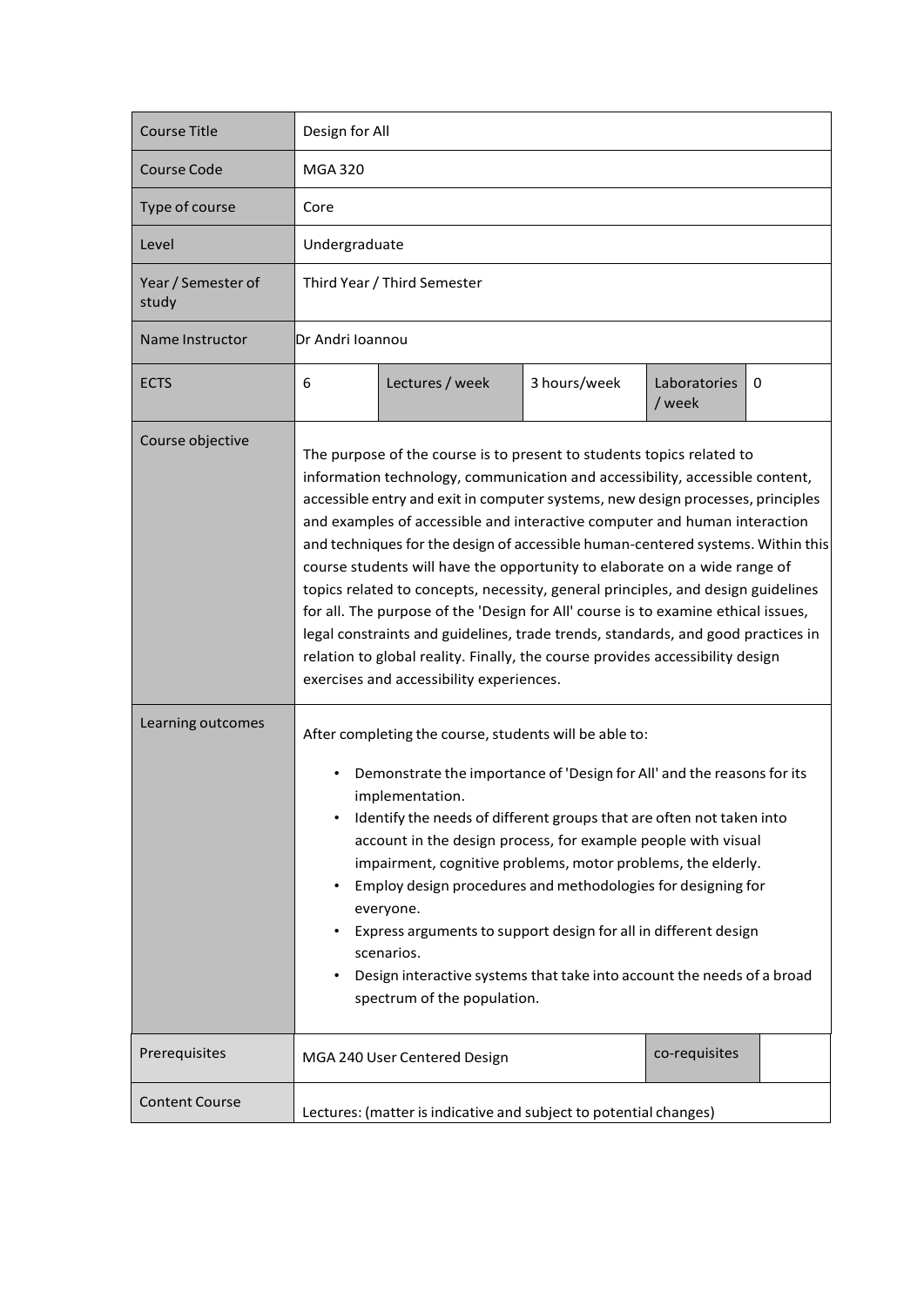| Teaching<br>Methodology | The course includes both theoretical and practical parts. The theoretical parts<br>will present design techniques and theories for everyone. The practical parts of<br>the course follow a problem-based learning approach and includes a case<br>study. The attendance of lectures and participation in the practice is<br>mandatory.                                                                                                                                                                                                                                                                                                                                                                                                                                                                                                                                                                                                                                                                                                                                                                                                                                                                                                                                                                                                                                                                                                                                                                                                                            |
|-------------------------|-------------------------------------------------------------------------------------------------------------------------------------------------------------------------------------------------------------------------------------------------------------------------------------------------------------------------------------------------------------------------------------------------------------------------------------------------------------------------------------------------------------------------------------------------------------------------------------------------------------------------------------------------------------------------------------------------------------------------------------------------------------------------------------------------------------------------------------------------------------------------------------------------------------------------------------------------------------------------------------------------------------------------------------------------------------------------------------------------------------------------------------------------------------------------------------------------------------------------------------------------------------------------------------------------------------------------------------------------------------------------------------------------------------------------------------------------------------------------------------------------------------------------------------------------------------------|
| Bibliography            | <b>Bibliographic References:</b><br>For this course there is no compulsory textbook, but students are required to<br>study the literature of the MGA240 course and the bibliography listed below<br>for the successful completion of the work. Separate lists of literature, articles<br>and other resources will also be given in each lesson.<br>Inclusive Design Toolkit (2018) Retrieved from<br>http://www.inclusivedesigntoolkit.com                                                                                                                                                                                                                                                                                                                                                                                                                                                                                                                                                                                                                                                                                                                                                                                                                                                                                                                                                                                                                                                                                                                        |
|                         | Chairs Constantine Stephanidis, Gavriel Salvendy, Members of the Group<br>$\bullet$<br>Margherita Antona, Jessie Y. C. Chen, Jianming Dong, Vincent G. Duffy,<br>Xiaowen Fang, Cali Fidopiastis, Gino Fragomeni, Limin Paul Fu, Yinni Guo,<br>Don Harris, Andri Ioannou, Kyeong-ah (Kate) Jeong, Shin'ichi Konomi, Heidi<br>Krömker, Masaaki Kurosu, James R. Lewis, Aaron Marcus, Gabriele<br>Meiselwitz, Abbas Moallem, Hirohiko Mori, Fiona Fui-Hoon Nah, Stavroula<br>Ntoa, Pei-Luen Patrick Rau, Dylan Schmorrow, Keng Siau, Norbert Streitz,<br>Wentao Wang, Sakae Yamamoto, Panayiotis Zaphiris & Jia Zhou (2019)<br>Seven HCI Grand Challenges, International Journal of Human-Computer<br>Interaction, 35:14, 1229-1269, DOI: 10.1080/10447318.2019.1619259<br>Kurniawan, S., and Zaphiris, P. (2006). Advances in universal web design<br>and evaluation: research, trends and opportunities. Hershey: Idea Group<br>Pub.<br>Constantinou, V., Ioannou, A., Klironomos, I., Antona, M., & Stephanidis, C.<br>(2018). Technology support for the inclusion of deaf students in<br>mainstream schools: a summary of research from 2007 to 2017. Universal<br>Access in the Information Society, 1-6.<br>Lazar, J. (2007). Universal usability: designing computer interfaces<br>for diverse user populations. New Jersey: John Wiley and Sons.<br>Norman, D. (2002). The design of everyday things. New York: Basic Books.<br>Keates, P., and Clarkson, J. (2003). Countering design exclusion:<br>an introduction to inclusive design. Berlin: Springer. |
| Evaluation              | Assessment Criteria<br>According to the learning objectives of the work, the evaluation will be based on<br>the following criteria:<br>Grade 9 - 10 / 10 - Work has a well-developed understanding of the processes                                                                                                                                                                                                                                                                                                                                                                                                                                                                                                                                                                                                                                                                                                                                                                                                                                                                                                                                                                                                                                                                                                                                                                                                                                                                                                                                               |